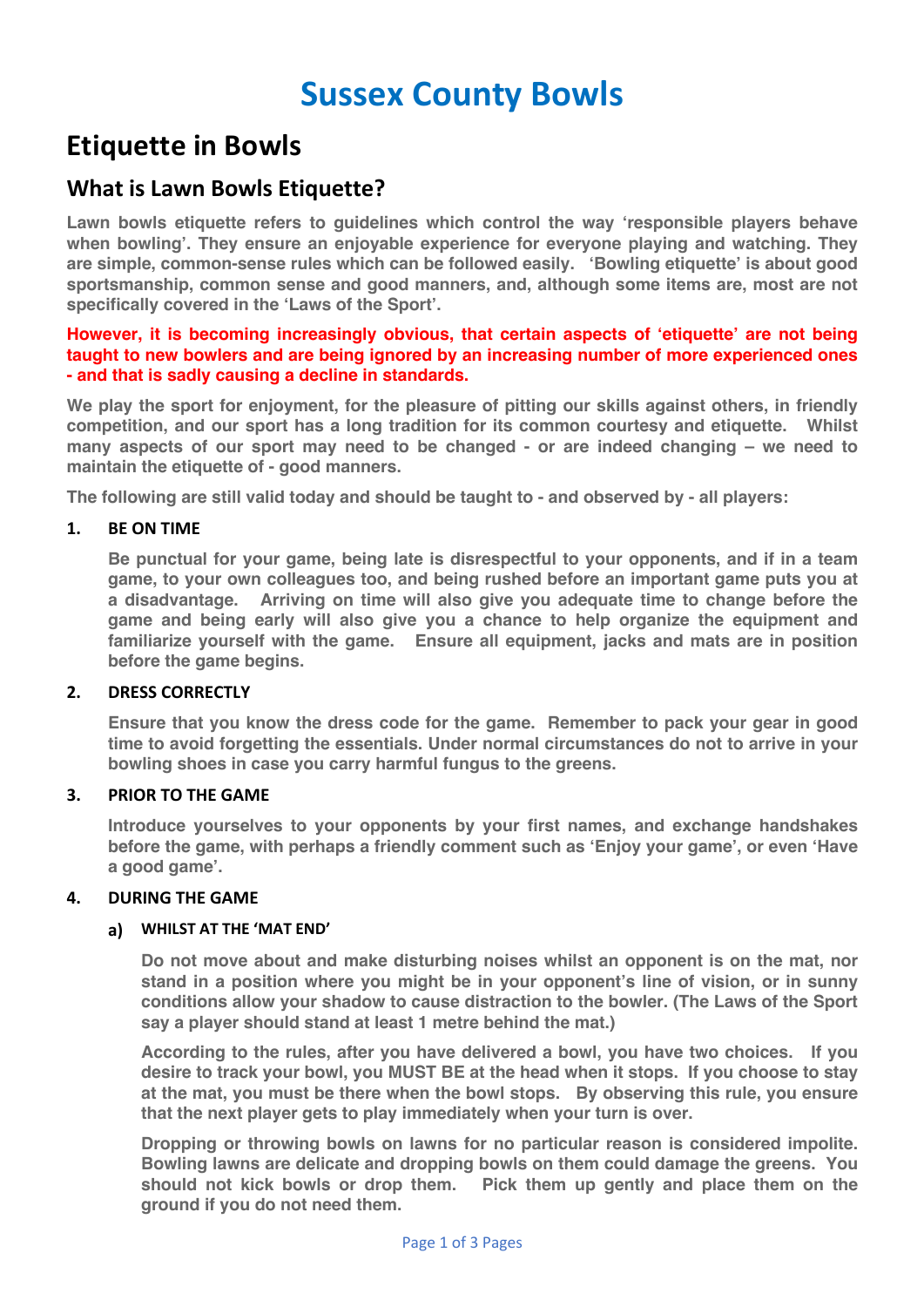**Enter and Leave the Mat on the Right Side. Once it is your time to bowl, come into the mat from the left side and once you are done bowling, step off from the right side of the mat. It is customary to observe this rule to avoid bumping into other players as you exit the mat.**

**When moving to the head end, it is customary to move the bowl of the next person due to play to the delivery mat.**

#### **b) WHILST AT THE 'HEAD END'**

**i) WHEN AN OPPONENT IS ON THE MAT TO DELIVER A BOWL:**

**Do not move about - in or near the 'head' - as it can be a distraction to the one about to bowl. Do not gesticulate and wave your arms around;**

**Members of the opposing team should stand well behind the 'head' (generally six feet to two metres) when an opponent is on the mat, and if the jack is in the ditch, stand on the bank behind the "Head";**

**In sunny conditions avoid allowing your shadow to cover the jack or the area close to the jack;**

**Avoid obscuring rink centre or boundary markers.**

**ii) ONCE THE BOWL HAS BEEN DELIVERED**

*'Members of the opposing team'* **- should - REMAIN well behind the 'head' whilst the wood is travelling up the green and should ONLY GO NEAR THE HEAD - once the wood has come to rest and they assume control of the rink;**

**'***Members of the team that has just delivered a wood'* **- should - once their wood has come to rest - immediately retire well behind the head. THEY SHOULD – UNDER NO CIRCUMSTANCES - ENTER THE HEAD TO CKECK TO SEE WHO HAS THE SHOT - and may only enter the head to mark a toucher.**

### **NB: These appear to be two of the most common failings of etiquette that players need to be made aware.**

- **iii) Players at the head end should be ready to stop deflected bowls from crossing into the adjacent rink and interfering with neighbouring games; likewise, be alert to prevent bowls from adjacent rinks from messing up your own head. Pay attention!**
- **iv) Compliment your opponents, as well as your own colleagues, for a well delivered bowl. In the event of your opponent having a 'lucky' result, do not make any derogatory comments, although you might think them. Better to say nothing in this situation. If one of your own players has a 'lucky' shot, please do not say 'Well bowled' because it was not well bowled, it was a fluke. Do not use offensive language or gestures.**
- **c AT THE CONCLUSION OF EACH END**
	- **i) Unless you are the player responsible for measuring and agreeing shots scored, keep well away from the 'head' and do not under any circumstances 'kick away' or otherwise move any bowls in the head until the score has been clearly declared.**
	- **ii) The lead from the team who has won the end should proceed to pick up the mat and the lead from the team that has lost the end should use the pusher to round up the woods. The other players should move the woods into the centre of the rink to be collected by the lead with the pusher and someone should pick up the jack and pass to the lead of the team that won the end. This keeps the game flowing. The no 2 on the home side should update the scoreboard when at that end.**